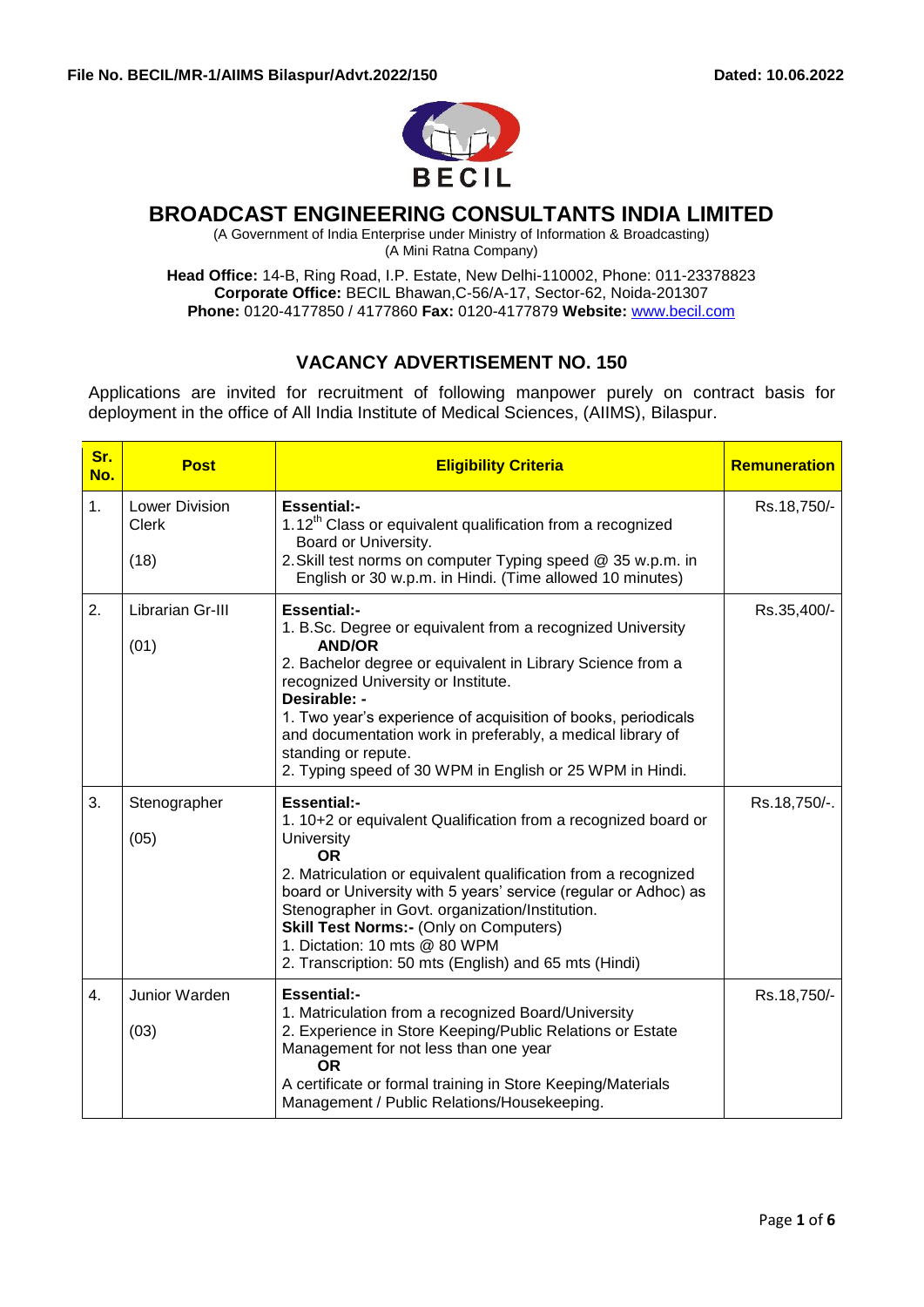| Sr.<br>No. | <b>Post</b>                        | <b>Eligibility Criteria</b>                                                                                                                                                                                                                                                                                                                                                                                                                                                                                                                                                                                                                                                                                                                                                                                                                                           | Remuneration |
|------------|------------------------------------|-----------------------------------------------------------------------------------------------------------------------------------------------------------------------------------------------------------------------------------------------------------------------------------------------------------------------------------------------------------------------------------------------------------------------------------------------------------------------------------------------------------------------------------------------------------------------------------------------------------------------------------------------------------------------------------------------------------------------------------------------------------------------------------------------------------------------------------------------------------------------|--------------|
| 5.         | Store Keeper<br>(08)               | <b>Essential:-</b><br>1. Master's Degree in Economics/Commerce/Statistics<br>Desirable:<br>1. Experience in handling stores and keeping accounts in store<br>or a concern of repute in public or private sector<br><b>OR</b><br>1. Bachelor Degree in Economics/Commerce/Statistics.<br>2. Post Graduate Degree/ Diploma in material management of a<br>recognized University/Institution or equivalent.<br>Desirable:<br>1. Experience in handling stores and keeping accounts in a<br>store preferably medical or a concern of repute in public or<br>private sector.<br><b>OR</b><br>1. Degree of recognized University or equivalent.<br>2. Post Graduate Degree/Diploma in material management of a<br>recognized University/Institution<br><b>OR</b><br>1. Three years' experience in handling preferably medical<br>stores in Govt., public or private sector. | Rs.35,400/-  |
| 6.         | J.E. (Electrical)<br>(02)          | <b>Essential:-</b><br>1. Three years Diploma in Electrical Engineering from a<br>recognized Polytechnic/Institute<br><b>Desirable:</b> Experience in Electrical Engineering Works                                                                                                                                                                                                                                                                                                                                                                                                                                                                                                                                                                                                                                                                                     | Rs.35,400/-  |
| 7.         | J.E. (AC & R)<br>(01)              | <b>Essential:-</b><br>1. Three years Diploma in Mechanical Engineering plus<br>specialized course in refrigeration and Air Conditioning from a<br>recognized Polytechnic /Institute.<br>Note:- The specialized course in refrigeration and air<br>conditioning from a recognized Polytechnic/Institute should be<br>an additional course and not part of the main diploma or higher<br>degree course.<br>Desirable: One year experience in Air Conditioning and<br>Refrigeration work.                                                                                                                                                                                                                                                                                                                                                                                | Rs.35,400/-  |
| 8.         | Junior Hindi<br>Translator<br>(01) | <b>Essential:-</b><br>(1) Mater Degree of a recognized University in Hindi/English<br>with English/Hindi as a main subject at the Degree level<br><b>OR</b><br>(1) Master Degree of a recognized University in any subject<br>with Hindi as a medium of instruction and examination with<br>English as a compulsory subject at Degree level<br><b>OR</b><br>(1) Bachelor Degree with Hindi and English as main subjects or<br>either of the two as medium of examination and other as a<br>main subject plus recognized diploma/ certificate course in<br>translation from Hindi to English and vice versa or 2 years'<br>experience of translation works from Hindi to English and vice<br>versa in Central/State Govt. Offices, including Govt. of India<br>Undertakings/Autonomous bodies.                                                                         | Rs.22,020/-  |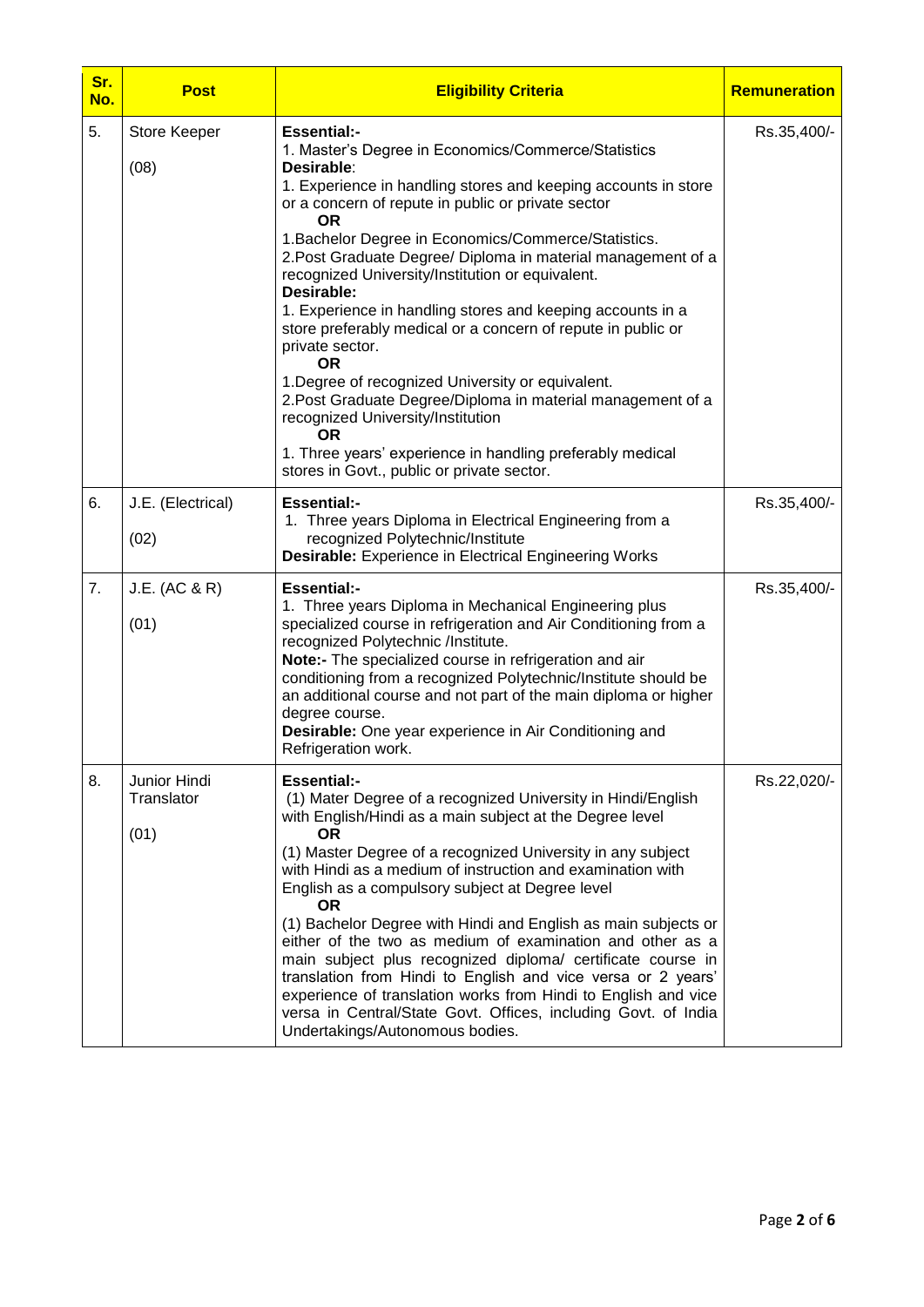| Sr.<br>No. | <b>Post</b>                                            | <b>Eligibility Criteria</b>                                                                                                                                                                                                                                                                                                                                                                                      | <b>Remuneration</b> |
|------------|--------------------------------------------------------|------------------------------------------------------------------------------------------------------------------------------------------------------------------------------------------------------------------------------------------------------------------------------------------------------------------------------------------------------------------------------------------------------------------|---------------------|
| 9.         | Yoga Instructor<br>$(01$ -Male &<br>01-Female)<br>(02) | <b>Essential:-</b><br>(1) Graduate from a recognized University.<br>(2) Diploma in yoga from a recognized Institution by the<br>Government.<br>(3) Ten years experience of teaching and training of yoga in a<br>recognized Institution.<br>Desirable:-<br>Experience of Yoga in Orthopedics would be Desirable.                                                                                                 | Rs.44,900/-         |
| 10.        | <b>MSSO Gr-II</b><br>(03)                              | <b>Essential:-</b><br>1. Master Degree in social work from a recognized<br>University/Institution.<br>2. Experience in the line with a welfare or Health agency,<br>preferably dealing with medical/public health service<br>Desirable:-<br>3. Specialization, by experience or qualification or training in<br>medical social work including Psychiatric services.                                              | Rs.35,400/-         |
| 11.        | Pharmacist<br>(03)                                     | <b>Essential:-</b><br>1. Diploma in Pharmacy from a recognized Institution/ Board.<br>2. Should be a registered pharmacist under the Pharmacy Act<br>1948.<br>Desirable:-<br>1. Degree in pharmacy from a recognized Institution/ University<br>2. Experience in dispensing AND/OR storage and dispensing<br>of drugs in a reputed hospital or Institution or in a drug store or<br>in a pharmaceutical concern. | Rs.22,020/-         |
| 12.        | Programmer<br>(03)                                     | <b>Essential:-</b><br>1. B.E./B.Tech (Computer Science/Computer<br>Engineering)/MCA from a recognized University/Institute.                                                                                                                                                                                                                                                                                      | Rs.44,900/-         |
| 13.        | Jr. Physiotherapist<br>(01)                            | <b>Essential:-</b><br>1. Inter (Science)<br>2. Degree in Physiotherapy/ Occupational Therapy                                                                                                                                                                                                                                                                                                                     | Rs.35,400/-         |
| 14.        | <b>Assistant Dietician</b><br>(02)                     | <b>Essential:-</b><br>1. M.Sc. (Food and Nutrition) from a recognized<br>University/Institution.<br>2. 2 years' Experience in the line/preferably in a large teaching<br>Hospital                                                                                                                                                                                                                                | Rs.35,400/-         |
| 15.        | <b>MRT</b><br>(10)                                     | <b>Essential:-</b><br>(i) 12th class pass, preferable in science or equivalent from a<br>recognized board/ university &<br>(ii) Certificate in medical records from a recognized institute or<br>authority issued after not less than 6 months training course.<br>Desirable: Experience of having handled medical records in a<br>hospital/medical institute of repute                                          | Rs.22,020/-         |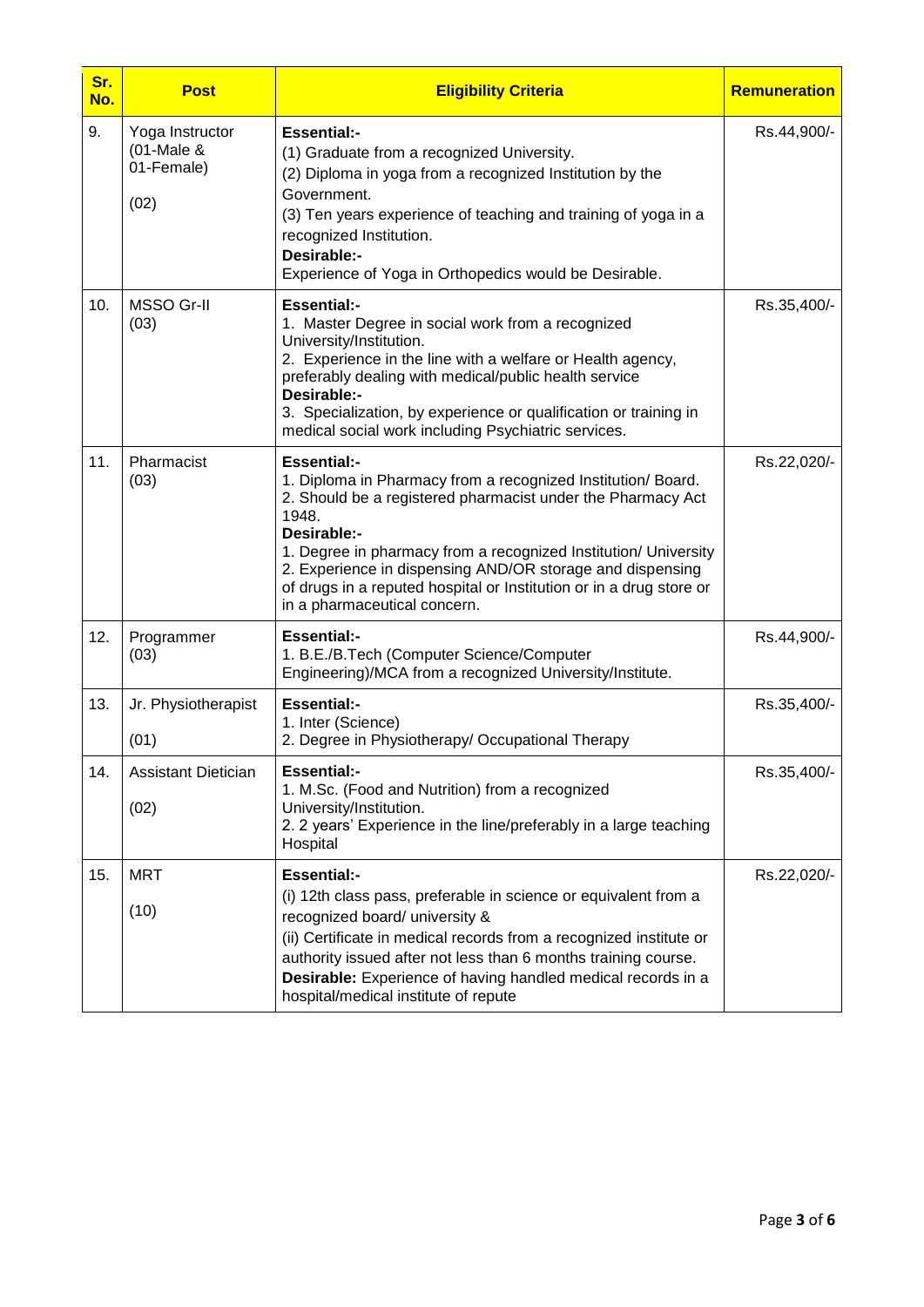| Sr.<br>No. | <b>Post</b>                                   | <b>Eligibility Criteria</b>                                                                                                                                                                                                                                                                                                                                                                                                                                                                        | <b>Remuneration</b> |
|------------|-----------------------------------------------|----------------------------------------------------------------------------------------------------------------------------------------------------------------------------------------------------------------------------------------------------------------------------------------------------------------------------------------------------------------------------------------------------------------------------------------------------------------------------------------------------|---------------------|
| 16.        | Dental Technician<br>(Mechanic)<br>(04)       | <b>Essential:-</b><br>(i) Matriculation or equivalent from a recognized University/<br>Board.<br>(ii) Diploma/Certificate from a recognised Institution in Dental<br>Hygiene; or Dental Mechanic; or Maxillo-facial prosthesis and<br>Orthodentic appliances.<br>(iii) Registered as Dental Hygienist/ Dental Mechanic with<br>Dental Council.<br>Desirable: Experience in a Dental Department of a Hospital for<br>one year.<br>Experience/training in Dental implant lab work, CAD-CAM<br>based. | Rs.22,020/-         |
| 17.        | Jr. Audiologist &<br>Speech Therapist<br>(02) | <b>Essential:-</b><br>B.Sc. Degree in Speech and Hearing from a recognized<br>Institution/ University.<br>Registered with rehabilitation council of India (RCI)<br>Desirable:-<br>(i) M.Sc. (Hon) in Speech and Hearing<br>(ii) Clinical experience in a hospital (ENT)                                                                                                                                                                                                                            | Rs.35,400/-         |
| 18.        | Mortuary Attendant<br>(02)                    | <b>Essential:-</b><br>Matriculation From a Recognized Board/ University.<br>Desirable: One year experience of looking in Mortuary.                                                                                                                                                                                                                                                                                                                                                                 | Rs.13,290/-         |
| 19.        | <b>Statistical Assistant</b><br>(01)          | <b>Essential:-</b><br>M.Sc. (Statistics) / MA (Stat)/ Maths/Economics/ Sociology)<br>with Statistic as a paper.<br><b>Desirable:</b> Working experience of at least two years in<br>Biostatistics /population statistics in a recognized Institute.                                                                                                                                                                                                                                                | Rs.35,400/-         |
| 20.        | Technician (OT)<br>(12)                       | <b>Essential:-</b><br>B.Sc. In O.T. Technology or equivalent qualification thereof.                                                                                                                                                                                                                                                                                                                                                                                                                | Rs.35,400/-         |
| 21.        | Optometrist<br>(01)                           | <b>Essential:-</b><br>B.Sc. in Ophthalmic Techniques or equivalent from a<br>recognized University/ Institute.                                                                                                                                                                                                                                                                                                                                                                                     | Rs.35,400/-         |
| 22.        | Technician<br>(Radiology)<br>(06)             | <b>Essential:-</b><br>B.Sc (H) in Radiography or B.Sc Radiography 3 year' course<br>from a recognized University/Institution.                                                                                                                                                                                                                                                                                                                                                                      | Rs.35,400/-         |
| 23.        | Technicians<br>(Laboratory)<br>(23)           | <b>Essential:-</b><br>Bachelor's degree in Medical Laboratory Technology/ Medical<br>Laboratory Science from a Govt. recognized<br>university/institution with two years relevant experience in a<br>laboratory attached with a hospital having minimum 100 beds.                                                                                                                                                                                                                                  | Rs.35,400/-         |
| 24.        | Technician<br>(Radiotherapy)<br>(02)          | <b>Essential:-</b><br>B. Sc. In Radiotherapy Technology (03 Year' course) or<br>equivalent from a recognized university of Institute approved by<br>AERB with 02 year' experience in operating Radiotherapy<br>equipment in an established center.<br><b>OR</b><br>Diploma in Radiotherapy Technology (02 Year' course) or<br>equivalent from a recognized Institute approved by AERB with<br>03 year' experience in operating Radiotherapy equipment in an<br>established center.                 | Rs.35,400/-         |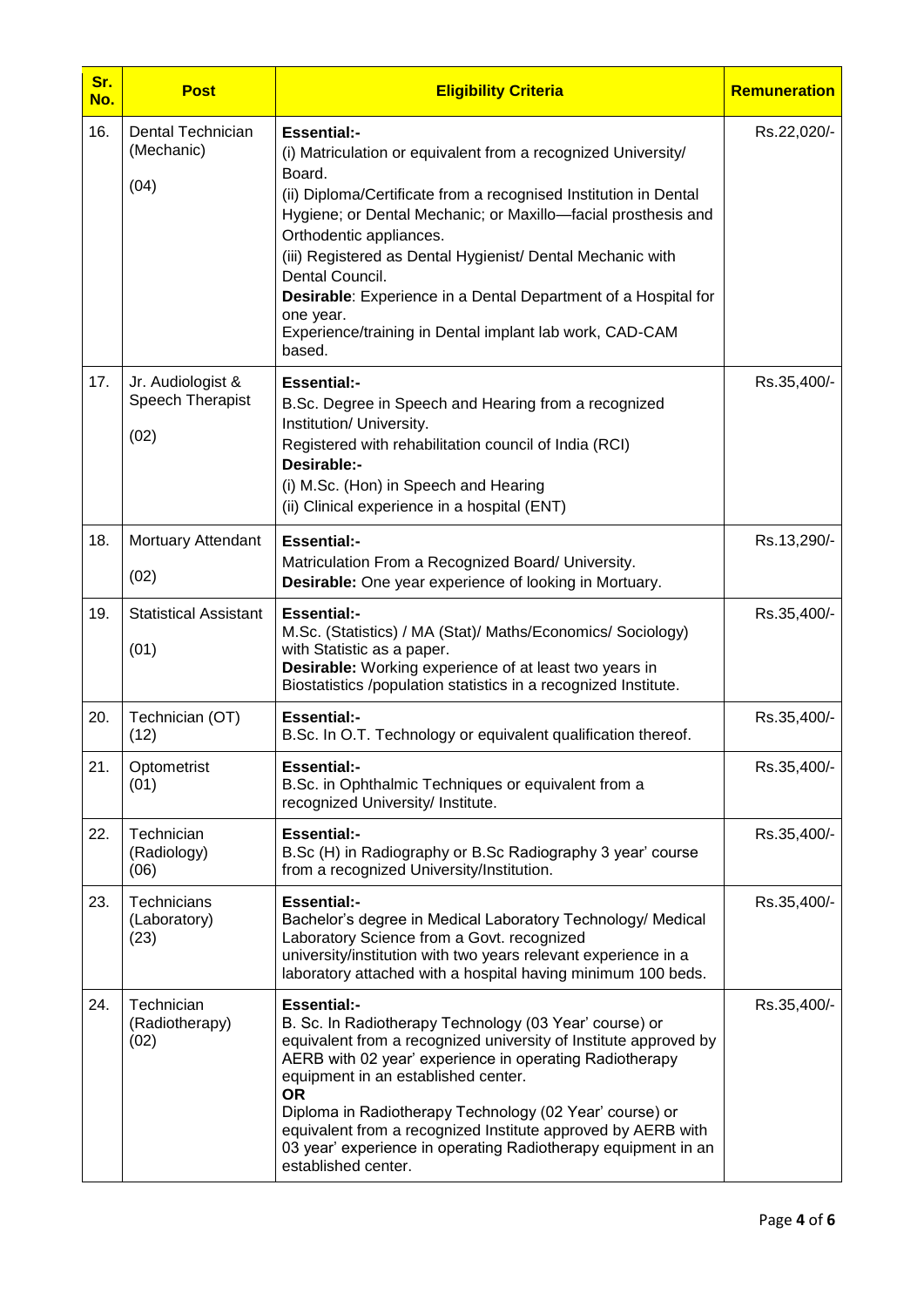| Sr.<br>No. | <b>Post</b>                        | <b>Eligibility Criteria</b>                                                                                                                                                                                                                                                                                                                                                                                         | <b>Remuneration</b> |
|------------|------------------------------------|---------------------------------------------------------------------------------------------------------------------------------------------------------------------------------------------------------------------------------------------------------------------------------------------------------------------------------------------------------------------------------------------------------------------|---------------------|
| 25.        | Perfusionist<br>(02)               | <b>Essential:-</b><br>(1) B.Sc. Degree from a recognized University<br>(2) Certificate in Perfusion Technology (awarded by a<br>recognized Institution/ Association/ Authority (such as<br>Association of Thoracic and Cardio Vascular Surgeons of<br>India) after training in a Centre with at least, one year<br>Experience in Clinical Perfusion.<br><b>Desirable:</b> Working experience in Clinical Perfusion. | Rs.35,400/-         |
| 26.        | Technician<br>(Radiology)<br>(02)  | <b>Essential:-</b><br>B.Sc. (H) in Radiography or B.Sc Radiography 3 year' course<br>from a recognized University/Institution.<br><b>AND</b><br>Minimum two years working experience in Cath Lab of a<br>recognized Medical College.                                                                                                                                                                                | Rs.35,400/-         |
| 27.        | Technician<br>(Laboratory)<br>(03) | <b>Essential:-</b><br>Bachelor's degree in Medical Laboratory Technology/ Medical<br>Laboratory Science from a Govt. recognized<br>university/institution with two years relevant experience in a<br>laboratory attached with a hospital having minimum 100 beds.<br><b>AND</b><br>One year experience in Heamodialysis in a recognized<br>hospital. The heamodialysis unit should have at least 05 beds.           | Rs.35,400/-         |

- 1. Selection will be made as per the prescribed norms and requirement of the job.
- 2. Preference will be given to those candidates who are already working in the same/similar department.
- 3. No TA/DA will be paid for attending the test/ written exam/ interview/ joining the duty on selection.
- 4. Application must be submitted ONLINE only for the above post.
- 5. For applying please visit the BECIL website **[www.becil.com](http://www.becil.com/)**. Go the "Careers Section" and then click 'Registration Form (Online)'. Please read 'How to Apply' carefully before proceeding to register and online payment of fee. The instruction (How to Apply) for filling up the ONLINE Application/ Registration is attached below for reference.
- 6. Candidates will be informed via email / telephone/ SMS for Skill Tests/Interaction meeting, hence it is advised to view their SMS / email regularly after submitting the application for any notification/ updates. They are also advised to view the BECIL website regularly after submitting their application successfully for any notification/ updates.
- 7. Candidates must review their application forms carefully before final submission, BECIL will not accept any request for changes to be made in the information submitted by the candidates wrongfully.

In case of any doubt/help please email as below: For technical problem faced while applying ONLINE : [khuswindersingh@becil.com](mailto:khuswindersingh@becil.com)<br>For queries other than technical : sanyogita@becil.com OR 01

 $\therefore$  [sanyogita@becil.com](mailto:sanyogita@becil.com) OR 0120-4177860

## **Last date for submission of application forms is 28.06.2022.**

Sd/- Ved Prakash Gupta Deputy General Manager (Project/BD) BECIL